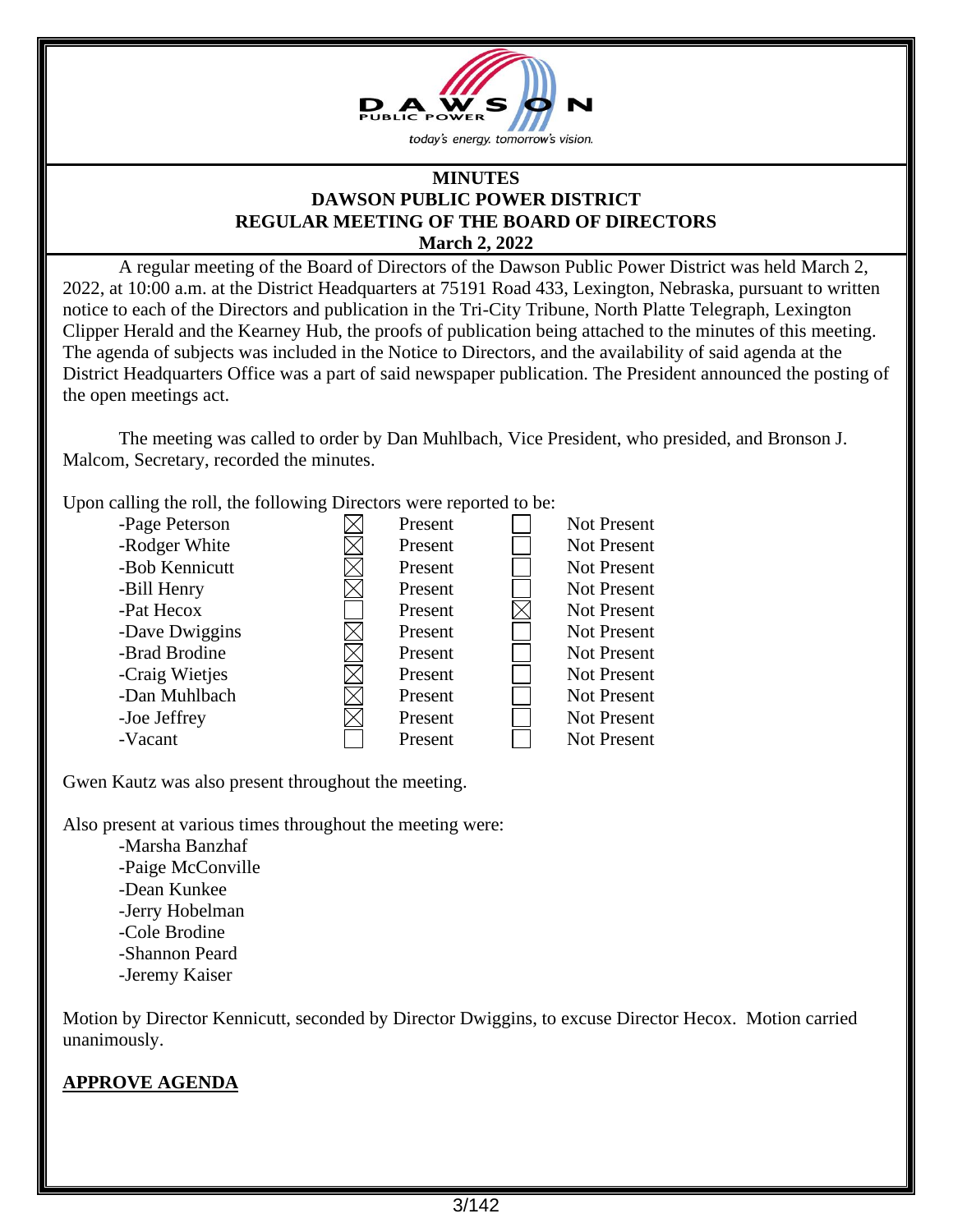Upon motion by Director Brodine, duly seconded by Director Henry, and roll call vote with Directors voting as follows

| Yes | N <sub>o</sub> |
|-----|----------------|
| Yes | N <sub>o</sub> |
| Yes | N <sub>o</sub> |
| Yes | N <sub>o</sub> |
| Yes | N <sub>o</sub> |
| Yes | N <sub>o</sub> |
| Yes | N <sub>o</sub> |
| Yes | N <sub>o</sub> |
| Yes | N <sub>o</sub> |
| Yes | N <sub>o</sub> |
| Yes | N <sub>o</sub> |
|     |                |

the following Resolution was adopted:

2022-5858 RESOLVED: That the agenda, as amended, of the regular meeting of the Board of Directors of March 2, 2022, be approved.

**APPROVE MINUTES.** A draft copy of the minutes of the prior month's Board meeting is included immediately following this report. After any additions or corrections, the minutes should be approved.

Upon motion by Director Henry, duly seconded by Director Kennicutt, and roll call vote with Directors voting as follows:

| -Page Peterson | Yes | N <sub>o</sub> |
|----------------|-----|----------------|
| -Rodger White  | Yes | N <sub>o</sub> |
| -Bob Kennicutt | Yes | N <sub>o</sub> |
| -Bill Henry    | Yes | N <sub>o</sub> |
| -Pat Hecox     | Yes | N <sub>o</sub> |
| -Dave Dwiggins | Yes | N <sub>o</sub> |
| -Brad Brodine  | Yes | N <sub>o</sub> |
| -Craig Wietjes | Yes | N <sub>o</sub> |
| -Dan Muhlbach  | Yes | N <sub>o</sub> |
| -Joe Jeffrey   | Yes | N <sub>o</sub> |
| -Vacant        | Yes | N <sub>o</sub> |

the following Resolution was adopted

2022-5859 RESOLVED: That the minutes of the regular meeting of the prior month's Board meeting, be approved.

**CUSTOMER COMMENTS AND INQUIRIES**. Customer comments and concerns were discussed to ensure appropriate board and staff follow-up.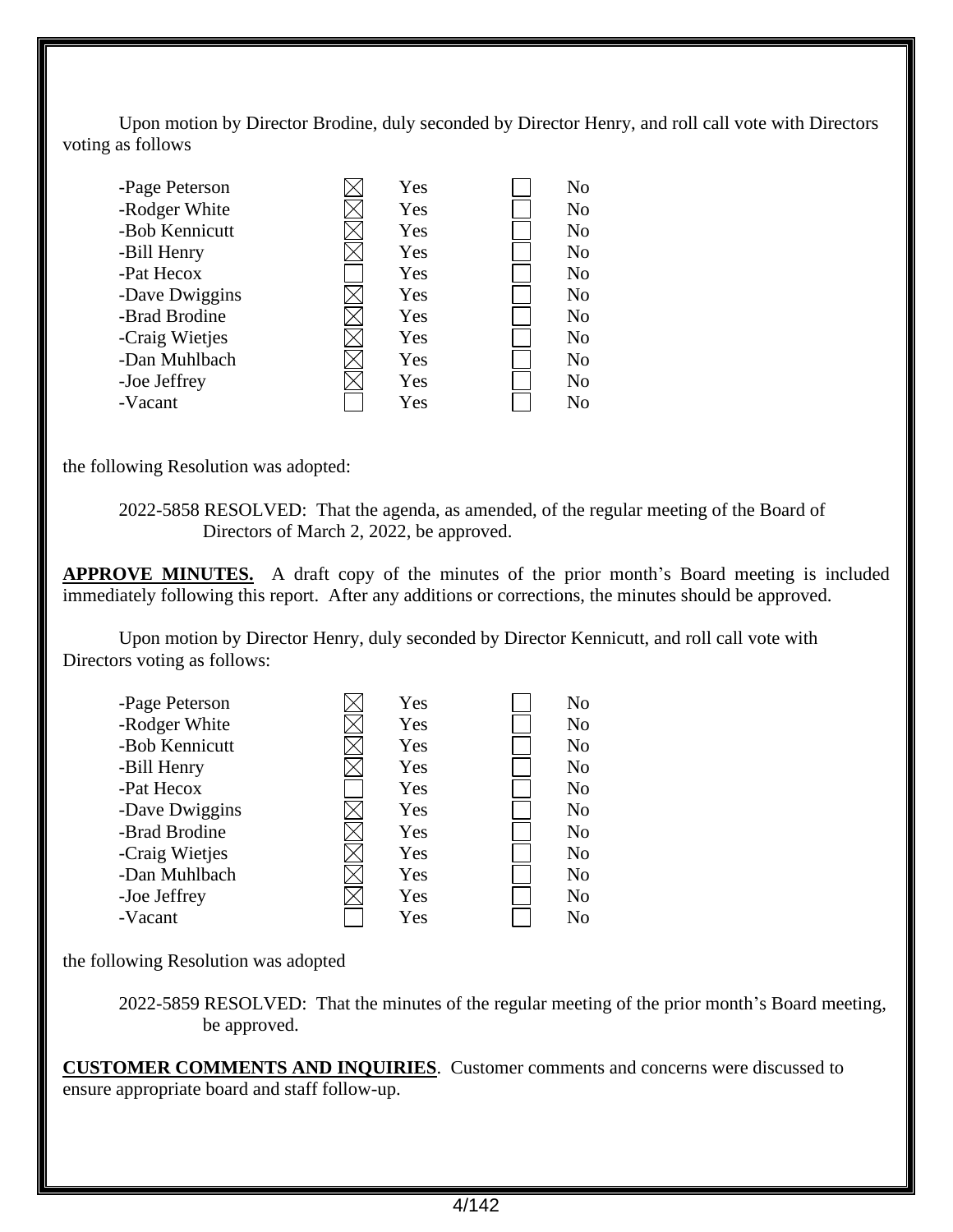### **SAFETY REPORT.** Dean provided a safety report.

### **BUDGET AND FINANCIAL REPORTS.**

- A. Budget to actual review. The board discussed current budget to actuals.
- B. Form 7 review. The board reviewed and discussed Form 7 in detail.
- C. Consent Agenda. The board reviewed the following items:
	- i. Wholesale power bill. The wholesale power bill was presented and discussed.

ii. Invoices. The list of invoices, which are to be paid subject to approval by the Board, and the list of Electronic Fund Transfers were presented and discussed.

iii. Electronic Fund Transfers.

- iv. District funds at the end of the month prior. District account information was presented.
- v. Active work plan budget to actual.
- vi. Accounts receivable
- vii. Current YTD Revenue & Expenses by Type.
- viii. Investment recap
- ix. NSF checks
- x. 30-60-90 day AR

Included was a capital budget comparison. District funds at the end of the month prior, a listing of District investments, investment charts, and investment changes were provided for review in the financial section.

The items listed in the Consent Agenda in the Written Report were reviewed and discussed. Upon motion by Director White, duly seconded by Director Wietjes, and a roll call vote with Directors voting as follows:

| Yes | No             |
|-----|----------------|
| Yes | N <sub>o</sub> |
| Yes | No             |
| Yes | N <sub>o</sub> |
| Yes | N <sub>o</sub> |
| Yes | No             |
| Yes | No             |
|     |                |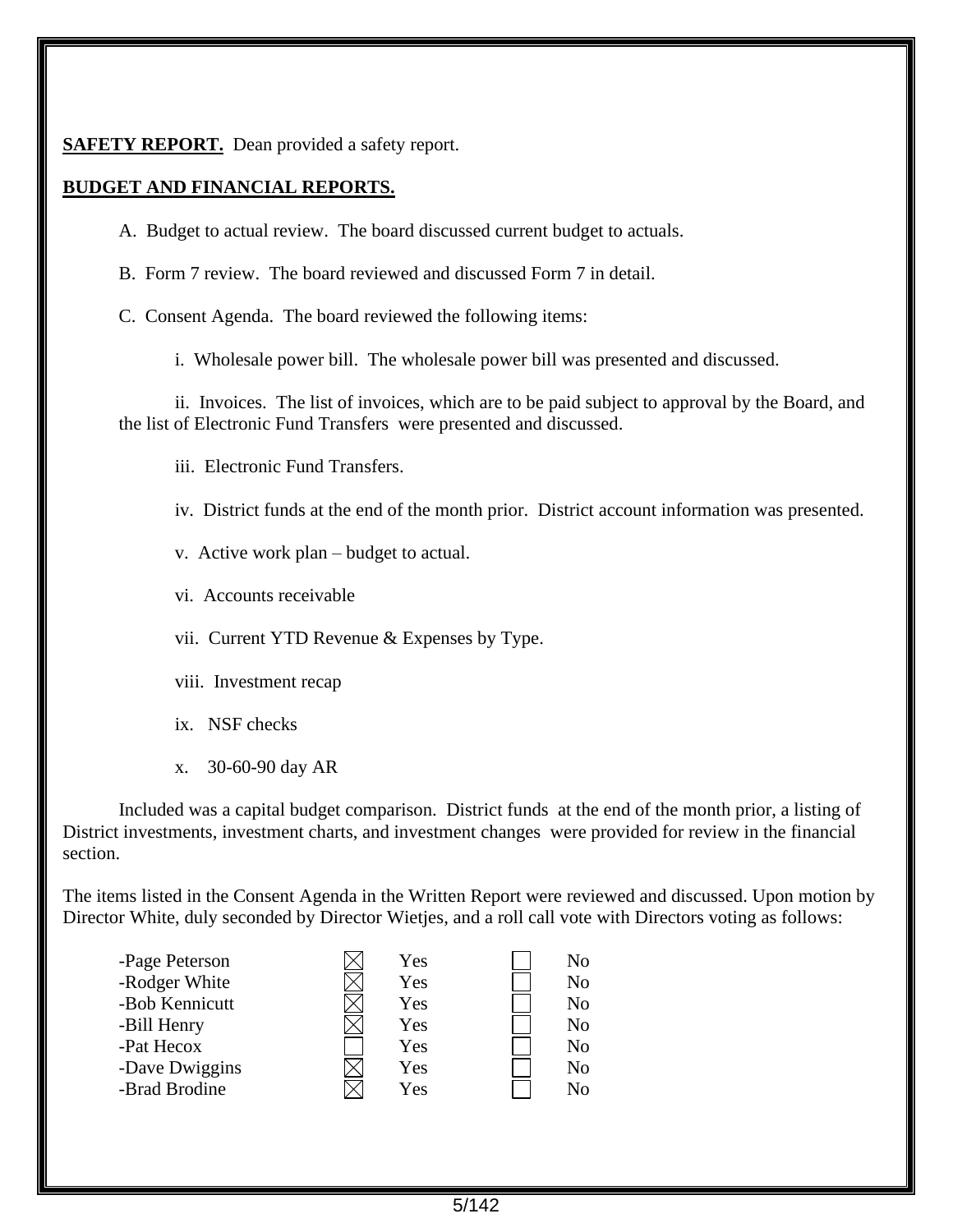| -Craig Wietjes | Yes        | No. |
|----------------|------------|-----|
| -Dan Muhlbach  | <b>Yes</b> | No. |
| -Joe Jeffrey   | Yes.       | No. |
| -Vacant        | Yes        | No. |

the following Resolution was adopted:

2022-5860: RESOLVED: That the Consent Agenda, including the payment of invoices, be approved and invoices be ordered to be paid, as described in the Manager's Written Report in greater detail, including the following:

- A. Approve Invoices.
- B. Review and Discuss Operating and Financial Reports.

**RE-EVALUATE CASH ON HAND AND RATE STABIILIZATION.** The board discussed increasing the rate stabilization fund.

Motion by Director Brodine, seconded by Director Dwiggins to increase the rate stabilization fund by \$4,000,000 and designate \$4,000,000 of cash and/or investments for rate stabilization. Motion carried with all present voting in favor except Director Peterson, who voted no.

**SUB 40 TO SUB 13 SUB-T PROJECT.** Cole provided a description of the project and estimated cost. The project is broken down into five parts. The board considered approval of some or all of the project.

Motion by Director Wietjes, seconded by Director Peterson, to approve the entire project. Motion carried unanimously.

**POWER REVIEW BOARD – FINAL APPROVAL FOR REDISTRICTING.** The board received formal approval from the Power Review Board of approval of the Petition for Charter Amendment regarding redistricting.

**BEYOND 2020.** The board discussed.

#### **NEW BUSINESS.**

**DIRECTOR/STAFF REPORTS ON MEETINGS ATTENDED.** The following presented on their attendance.

| a. Safety Meeting   | Feb 16    | <b>Brad</b>                                |
|---------------------|-----------|--------------------------------------------|
| b. CoBank Meeting   | Feb 16-17 | Joe, Dan, Brad, Dave, Page, Craig, Shannon |
| c. RRC/PRAB Meeting | Feb 17    | Cole, Marsha                               |

**AFFILIATION UPDATES.** Updates were provided on the following:

- a. NPPD
- b. NREA
- c. NE G&T